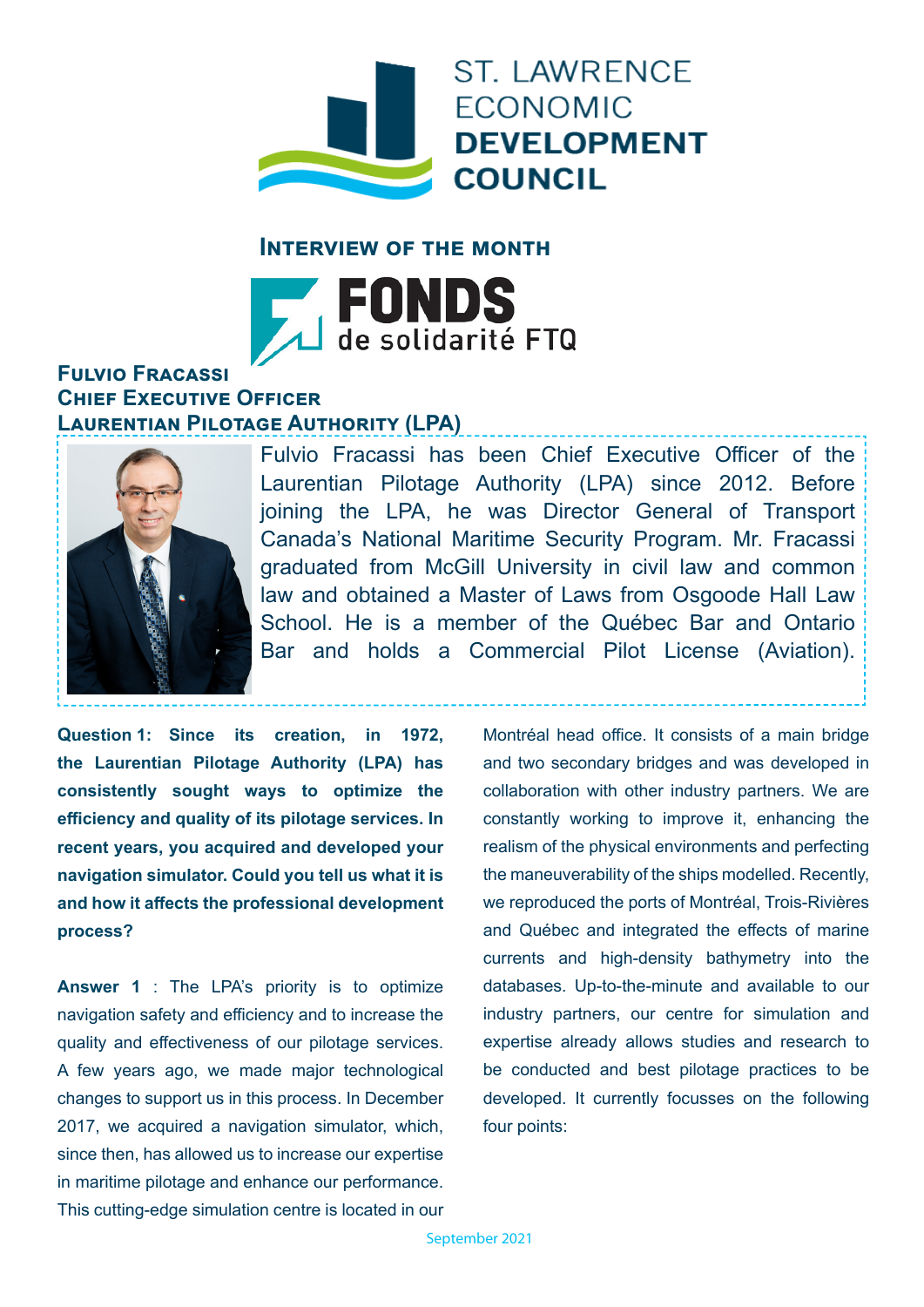

## - Developing best pilotage and navigation practices to increase navigation safety, efficiency and effectiveness;

- Supporting maritime and port projects to make them safe, efficient and effective for pilotage and navigation;

- Reproducing marine incidents in a controlled environment so as to better understand given situations and implement mitigating measures, and offering specific training for captains and pilots involved in an incident;

- Training captains and officers and, in future, assessing pilotage candidates.

For example, one project under development analyzes interactions between moving ships and hydraulic effects in restricted waters. We recently also conducted a study on the "human factor", which is a key cause of marine incidents, and performed other analyses that led to the development of a policy containing best communication practices in order to maximize the effectiveness of masterpilot information exchange (MPX) on the bridge. Research is also under way on the impacts of turbulence caused by docking tug propellers. Using the simulator, the project team is studying the possible advantages of modifying docking maneuvers, which would significantly reduce dock damage.

In addition to the progress made on our simulator, we have invested in portable pilot units (PPUs) and rates of turn, thereby eliminating certain night navigation restrictions. A new PPU app was also developed to predict and visualize meeting the wide beam and long vessels included on Chart VN-301

in restrictions zones of the St. Lawrence Waterway.

We are eager to work with the maritime industry and all of the community's other stakeholders on projects that promote safe navigation in smart navigation corridors in our region and elsewhere.

**Question 2 : To improve pilotage efficiency and transit flows on the St. Lawrence, the LPA is working with Innovation maritime to develop new specialized software. What is "optimized pilotage services" and where are you in its development?**

**Answer 2 :** Optimized pilotage services is an LPA initiative aimed at improving the services we offer by supporting our clients' activities, more specifically by enhancing the transit safety, efficiency and effectiveness of vessels under a pilot's conduct on the St. Lawrence River.

This project will give LPA clients and partners access to a wealth of information and a great many options. This could, in turn, generate gains in terms of more efficient, effective delivery of pilotage and navigation services on the St. Lawrence. We are currently testing a prototype, which will be honed in a second development phase designed, among other things, to make it possible to better coordinate the passage of oversized vessels and to optimize vessel arrivals and departures based on the availability of the docks and other infrastructures used.

In short, it will help with optimal trip planning by defining the best transit windows available based on the interaction of various administrative, regulatory and physical parameters. the interaction of various administrative, regulatory and physical parameters.